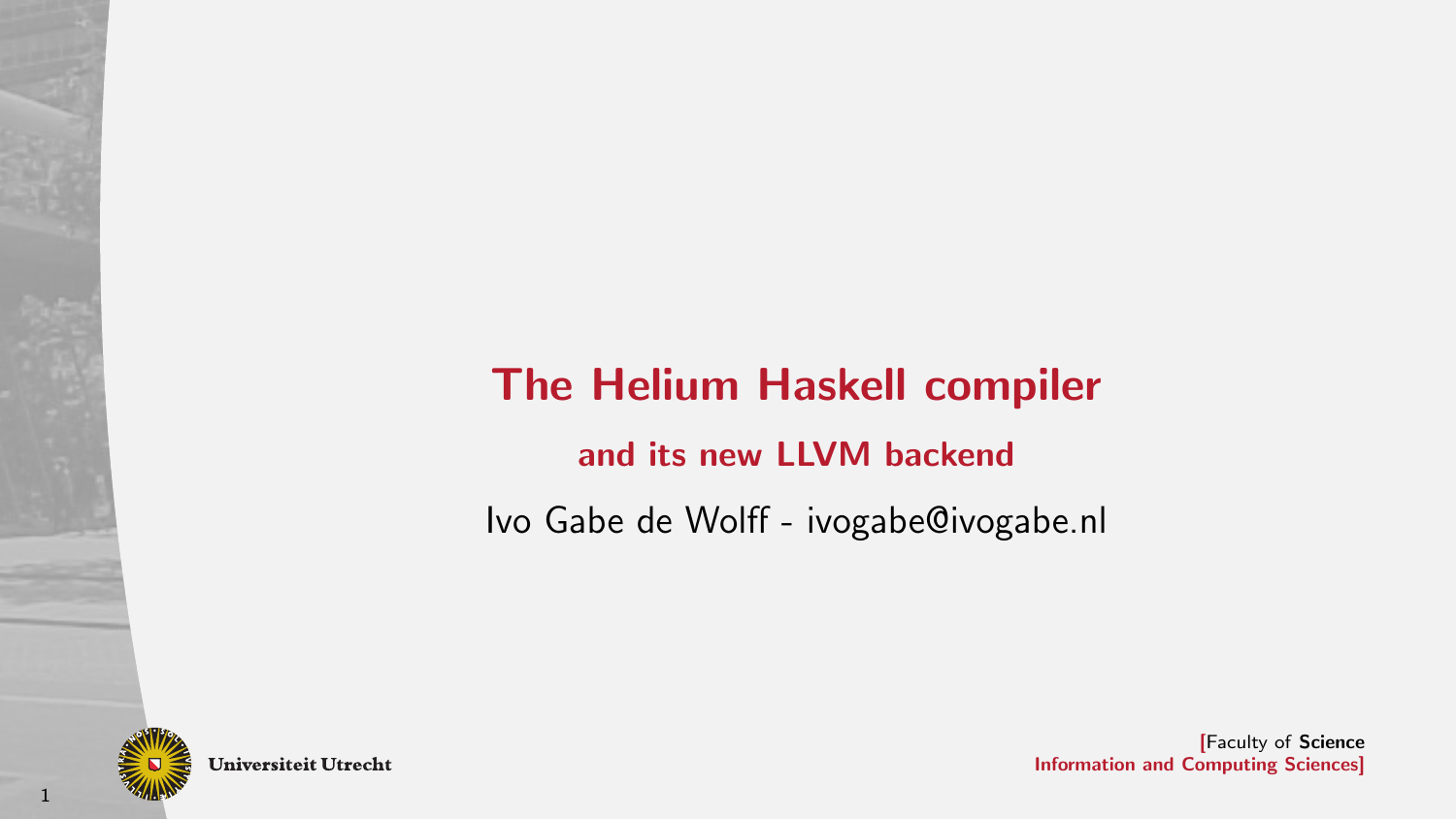## Haskell

- $\blacktriangleright$  Functional
- $\blacktriangleright$  Pure
- $\blacktriangleright$  Lambda (function expression)
- $\blacktriangleright$  Pattern matching
- $\blacktriangleright$  Polymorphism
- $\blacktriangleright$  Type classes (Traits in Rust, protocols in Swift)
- $\blacktriangleright$  Lazy evaluation
- $\blacktriangleright$  Partial application (currying)

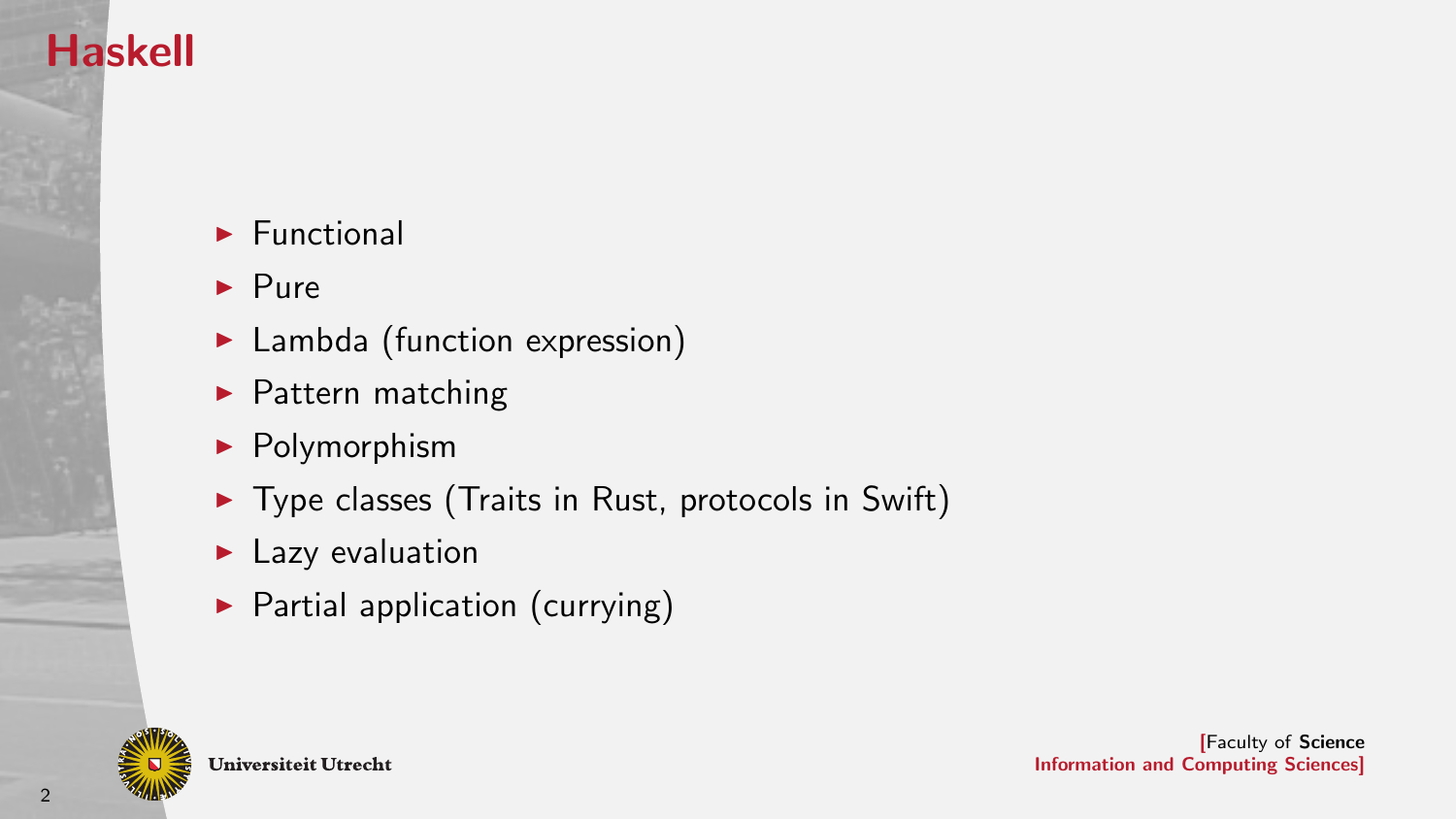### Partial application

```
divides :: Int -> Int -> Bool
divides a b = mod b a == 0
```

```
isEven :: Int -> Bool
isEven = divides 2
```
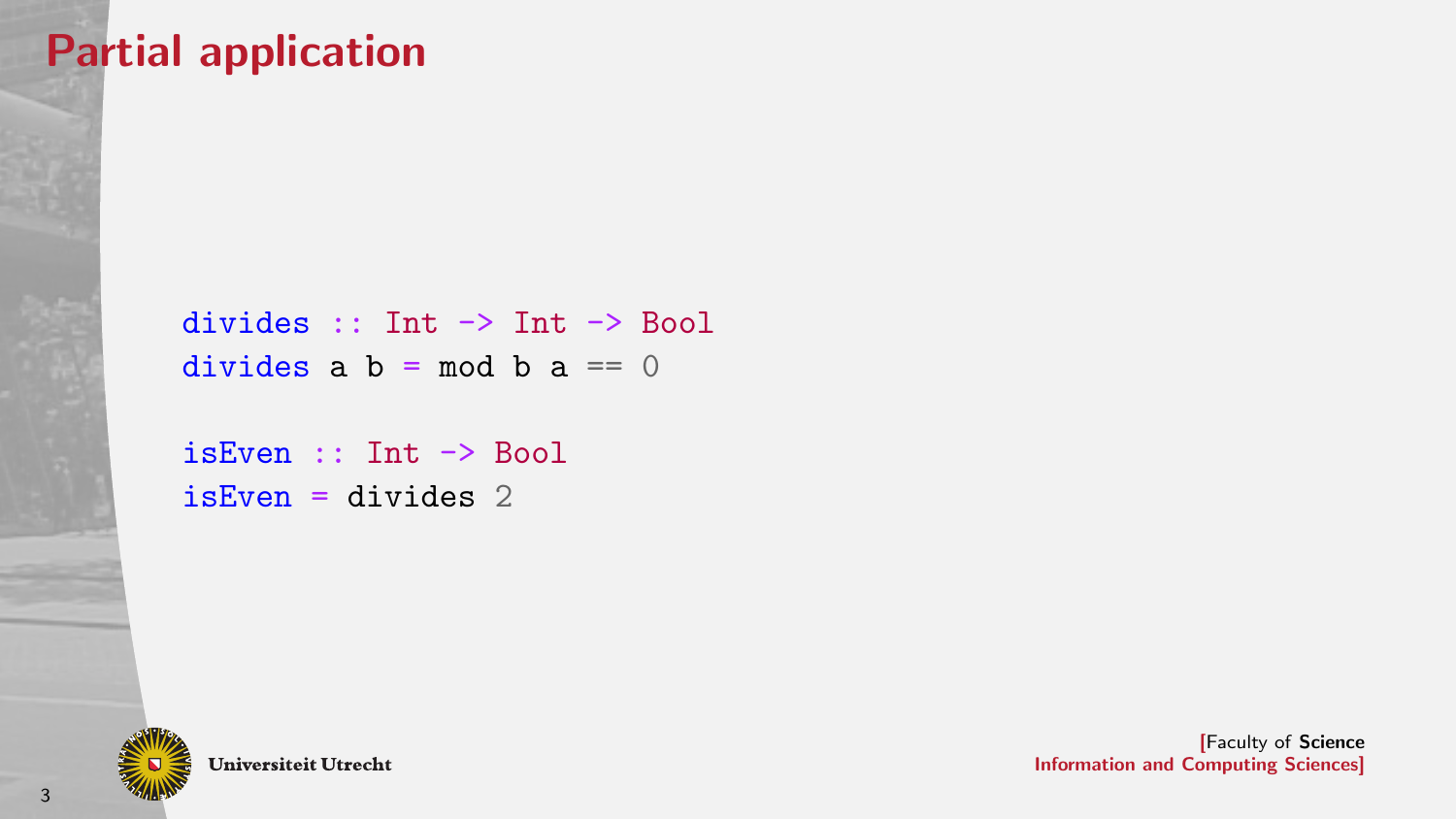### Desugared

```
divides :: Int \rightarrow (Int \rightarrow Bool)
divides = \langle a \rangle -> (\langle b \rangle -> (mod b a) == 0)
```

```
isEven :: Int -> Bool
isEven = divides 2
```
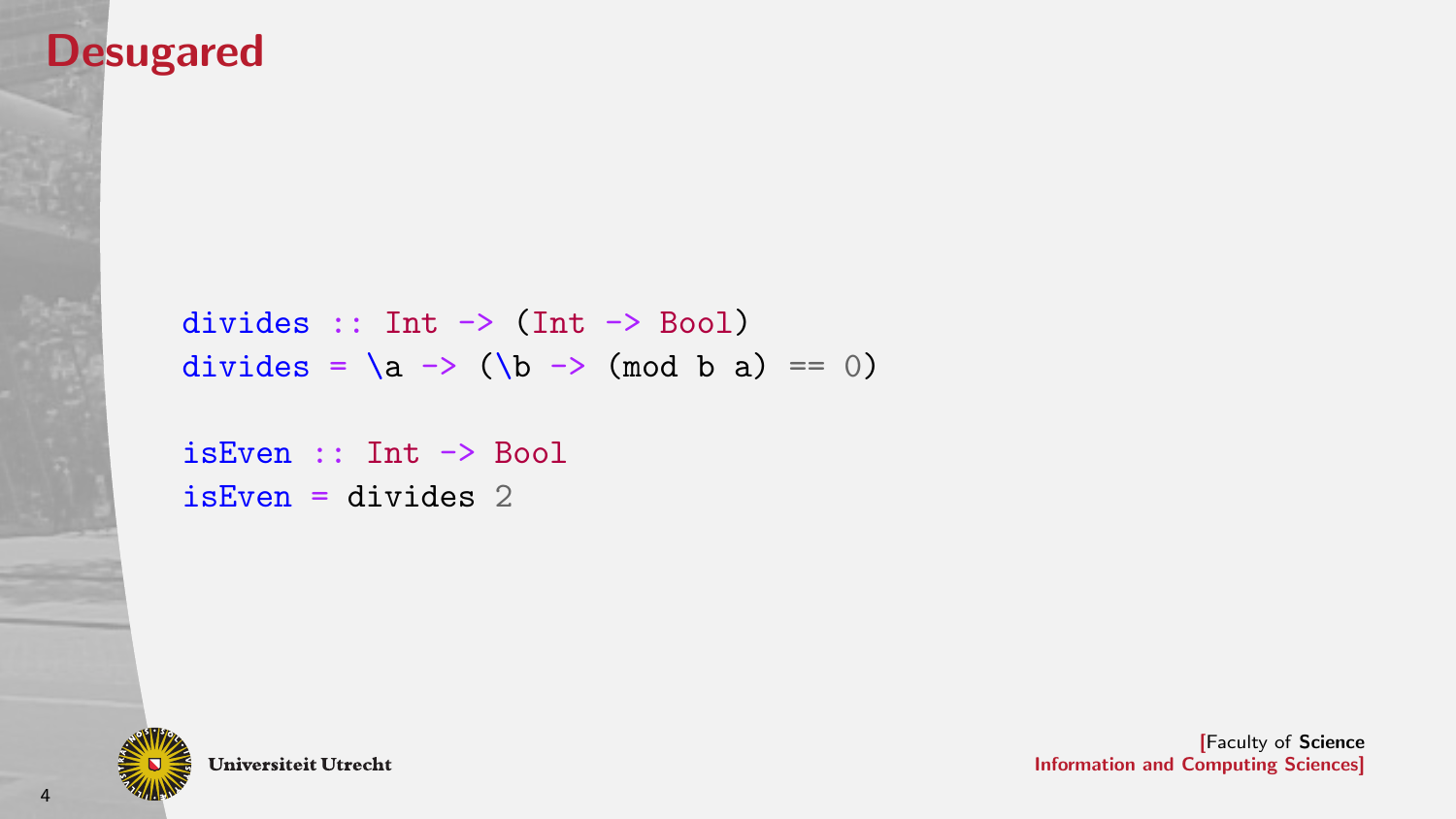### Error messages: type graph

- $\triangleright$  Construct a graph containing type constraints
- $\triangleright$  Which constraints must be removed to make the graph consistent?

```
checks :: [Bool]
checks =[ divides 2
  , divides 3 5 ]
 expression : divides 2
```
term : divides type : Int -> Int -> Bool does not match : Int -> Bool because : not enough arguments are given **Universiteit Utrecht**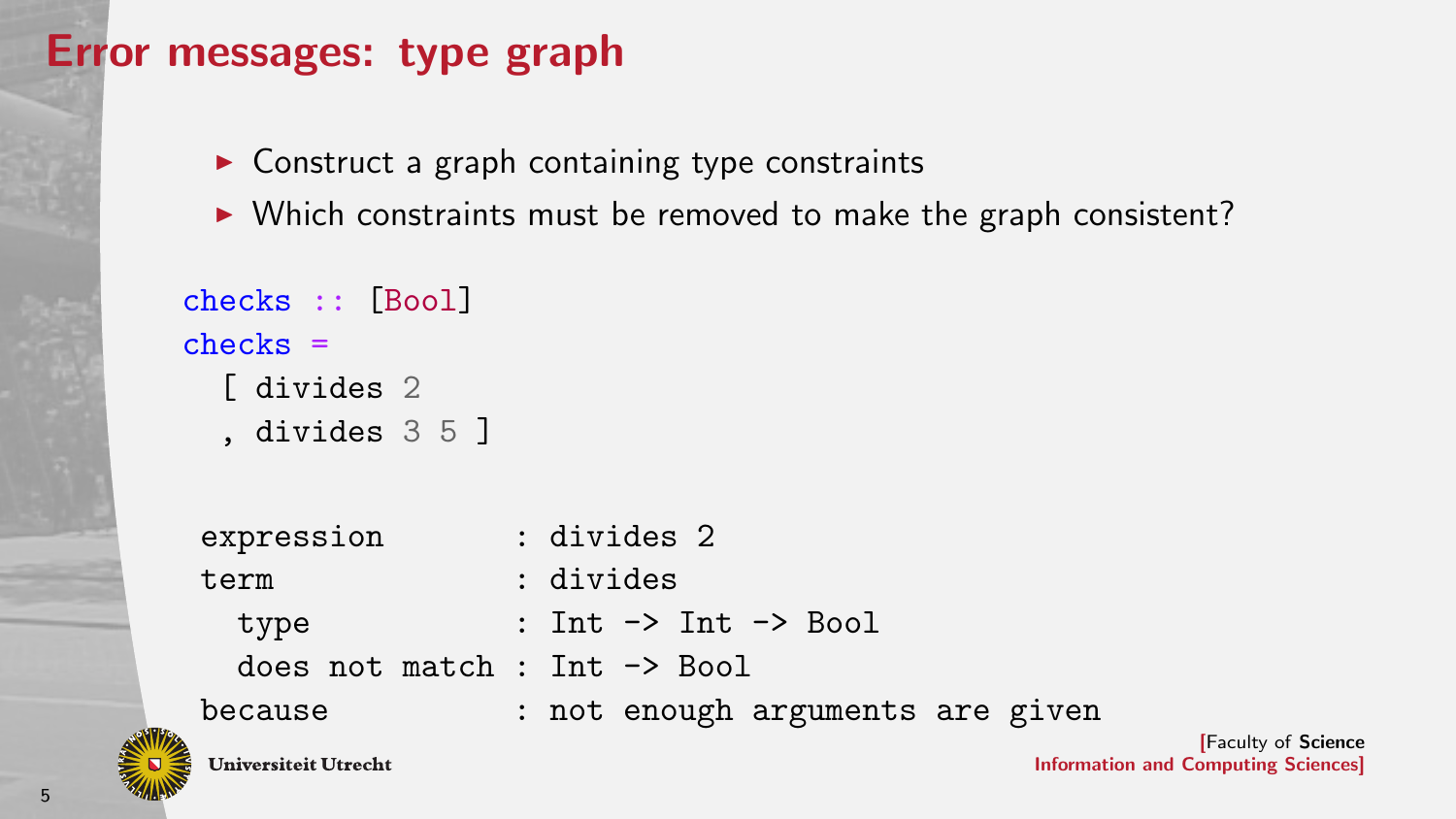### Lazy evaluation

- $\blacktriangleright$  Call-by-need semantics
- $\blacktriangleright$  Thunk: object representing a computation
- $\blacktriangleright$  Weak head normal form

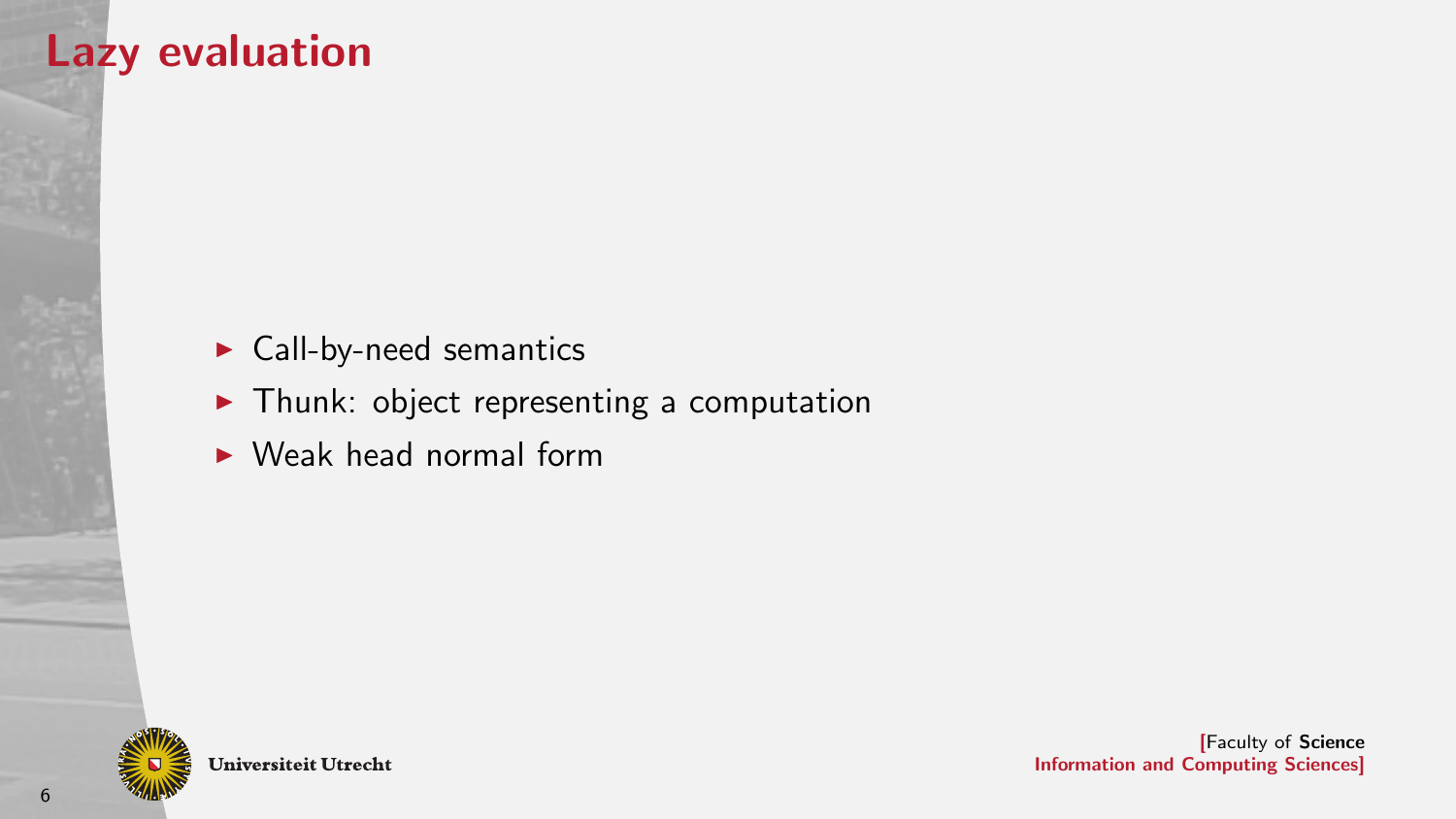### Lazy evaluation

Sieve of Eratosthenes:

```
primes :: [Int]
primes = filterPrime [2..]
  where
    filterPrime (p:xs) =p : filterPrime (filter (\x -\n not (divides p x)) xs)
```
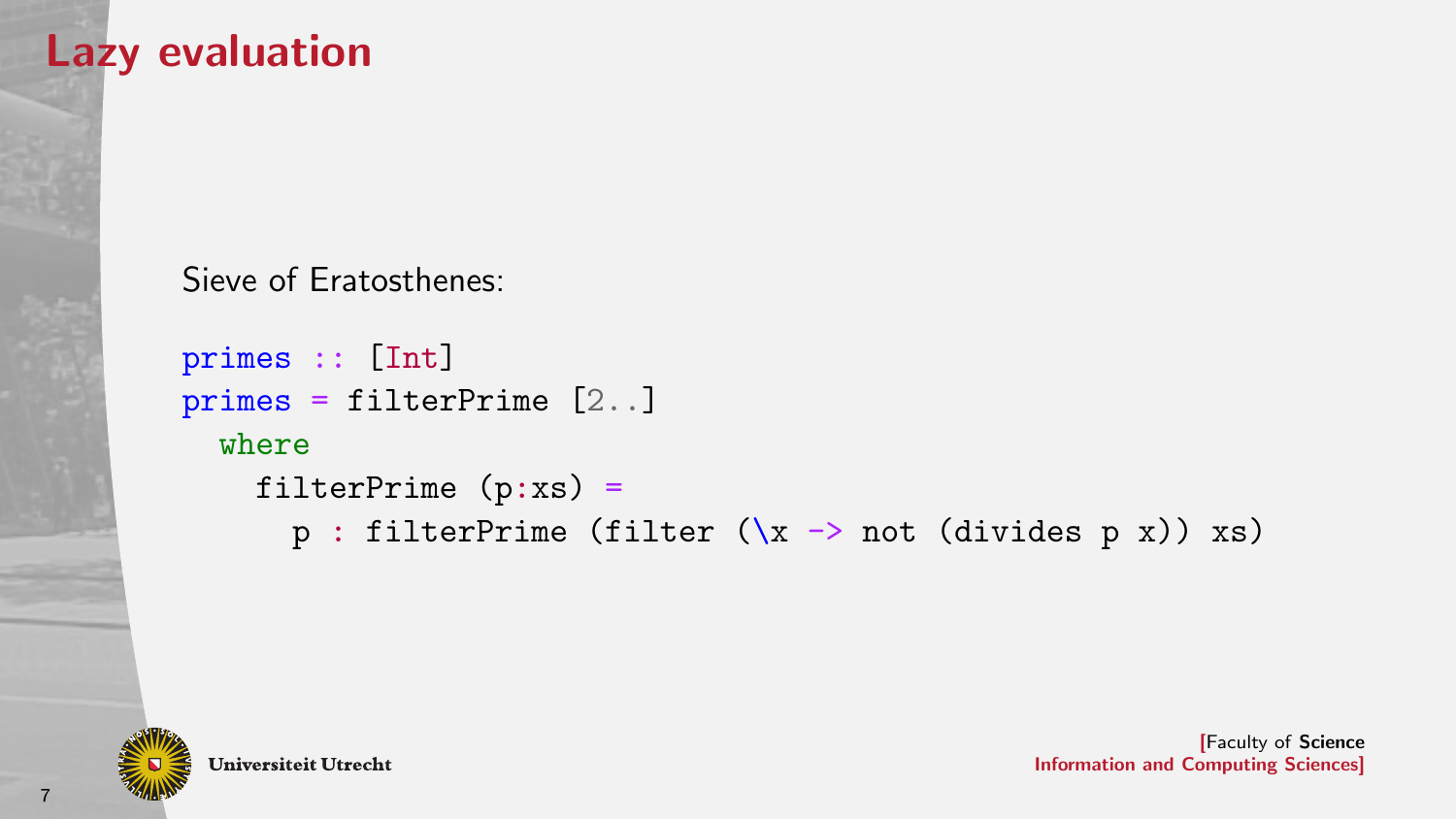# Old backend: LVM

- $\blacktriangleright$  Lazy Virtual Machine
- $\triangleright$  Stack-based instruction set
- $\blacktriangleright$  Interpreted

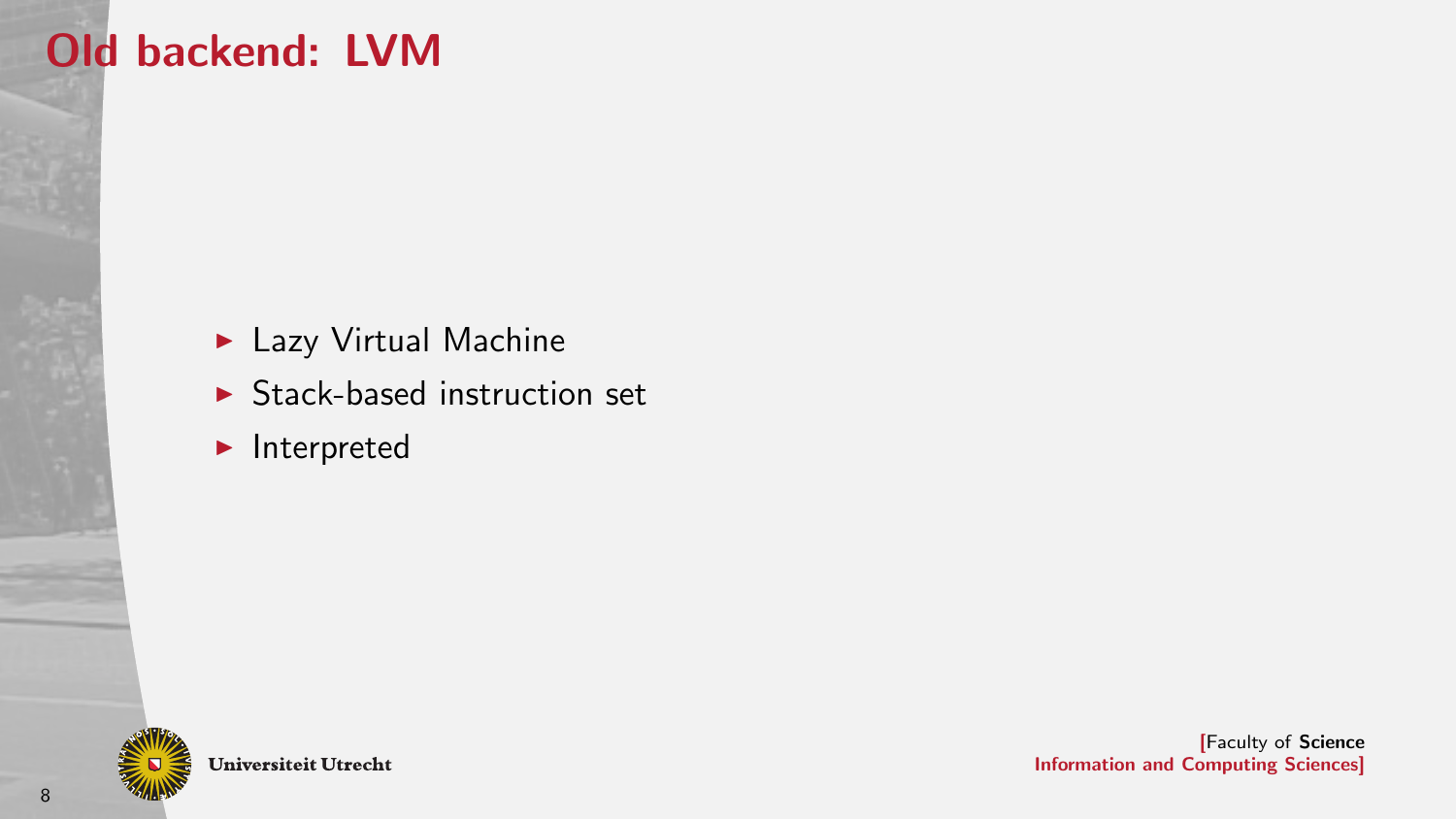### Pipeline

- $\blacktriangleright$  Haskell
- $\triangleright$  Core
- $\blacktriangleright$  LVM



Universiteit Utrecht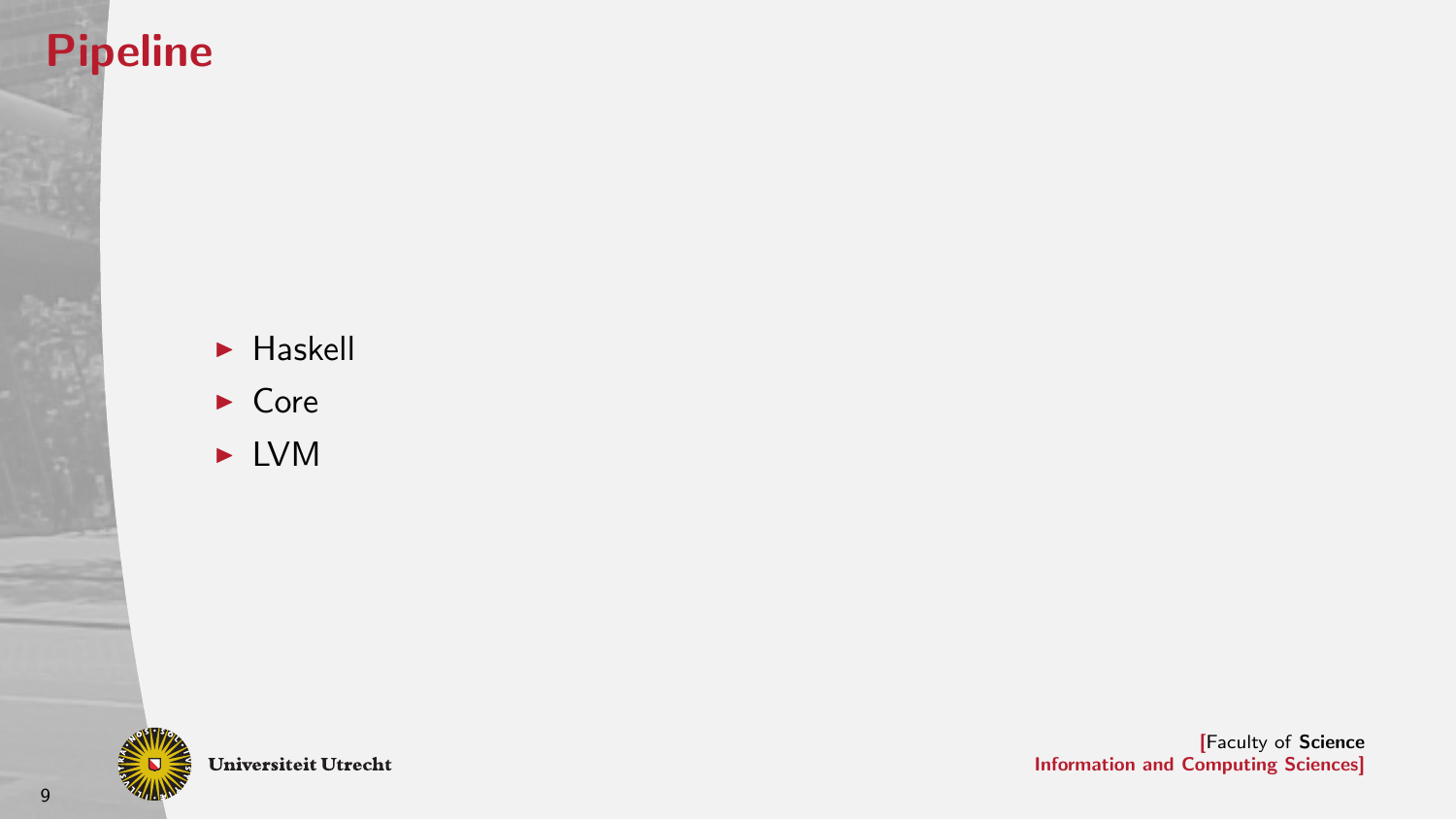## New backend: Iridium

- $\blacktriangleright$  Strict, imperative language
- $\triangleright$  SSA
- $\blacktriangleright$  Functional type system
- $\blacktriangleright$  Pattern matching
- $\blacktriangleright$  Laziness is explicit
- $\blacktriangleright$  Multi-parameter functions

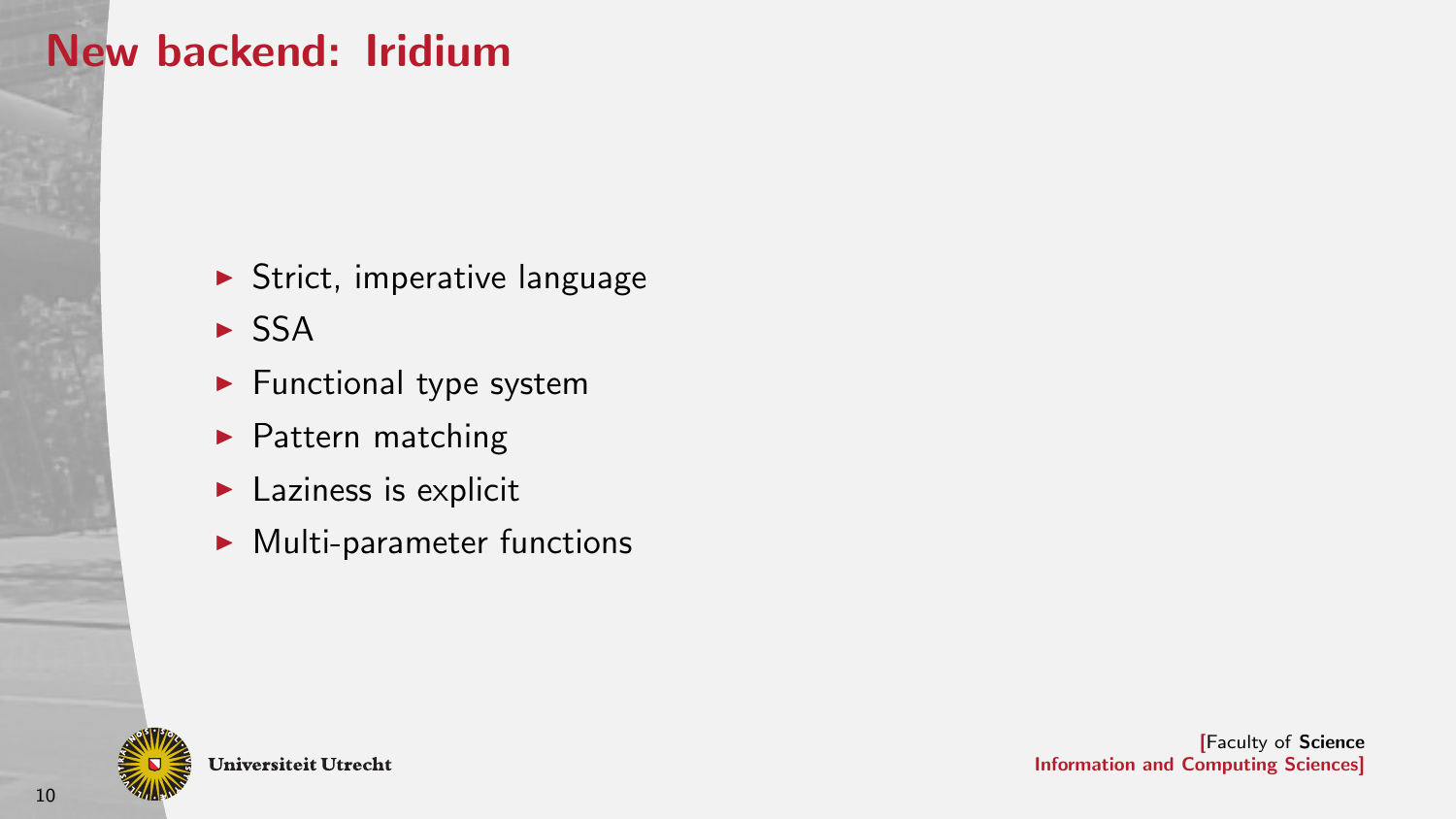### New backend: Iridium

```
export_as @null define @Prelude#null: { (forall a. ![a] -> Bool) }
  $ (forall v$2285, %u$0.434: ![v$2285]): Bool [trampoline] {
entry:
  case %u$0.434: ![v$2285] constructor (
    \mathbb{C}^{\prime\prime} []": (forall a. [a]) to case_nil,
    Q'':": (forall a. a \rightarrow [a] \rightarrow [a]) to case cons)
case_nil:
  letalloc \frac{0}{10378} = constructor @True: Bool $ ()
  return %.10378: !Bool
case_cons:
  letalloc %.10380 = constructor @False: Bool $ ()
  return %.10380: !Bool
}
```
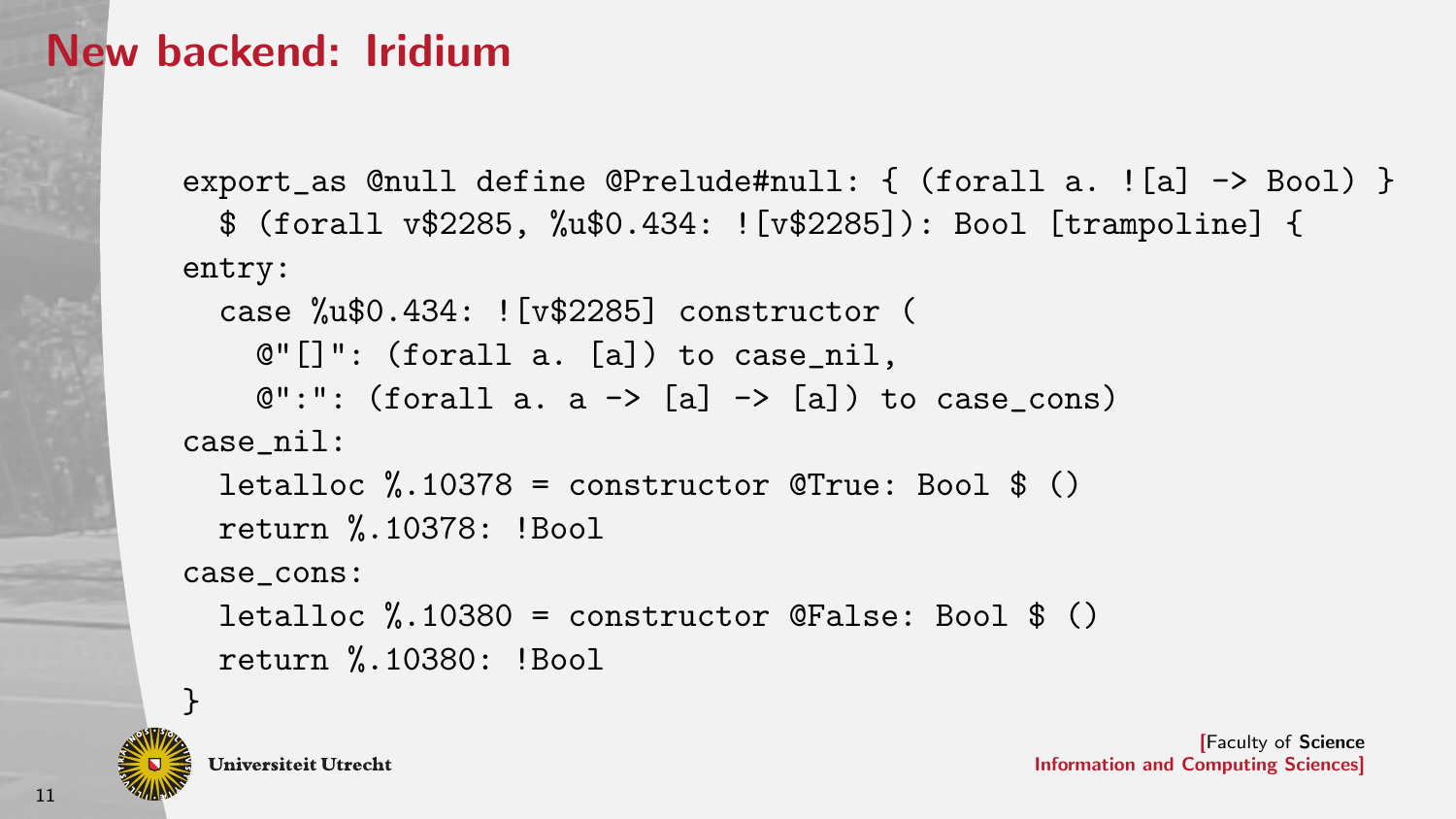## **Thunk**

Object representing a computation or a partial application, containing:

- $\triangleright$  Pointer to a function or a thunk
- $\blacktriangleright$  Number of given arguments
- $\triangleright$  Number of remaining arguments or a magic number
- $\blacktriangleright$  Arguments

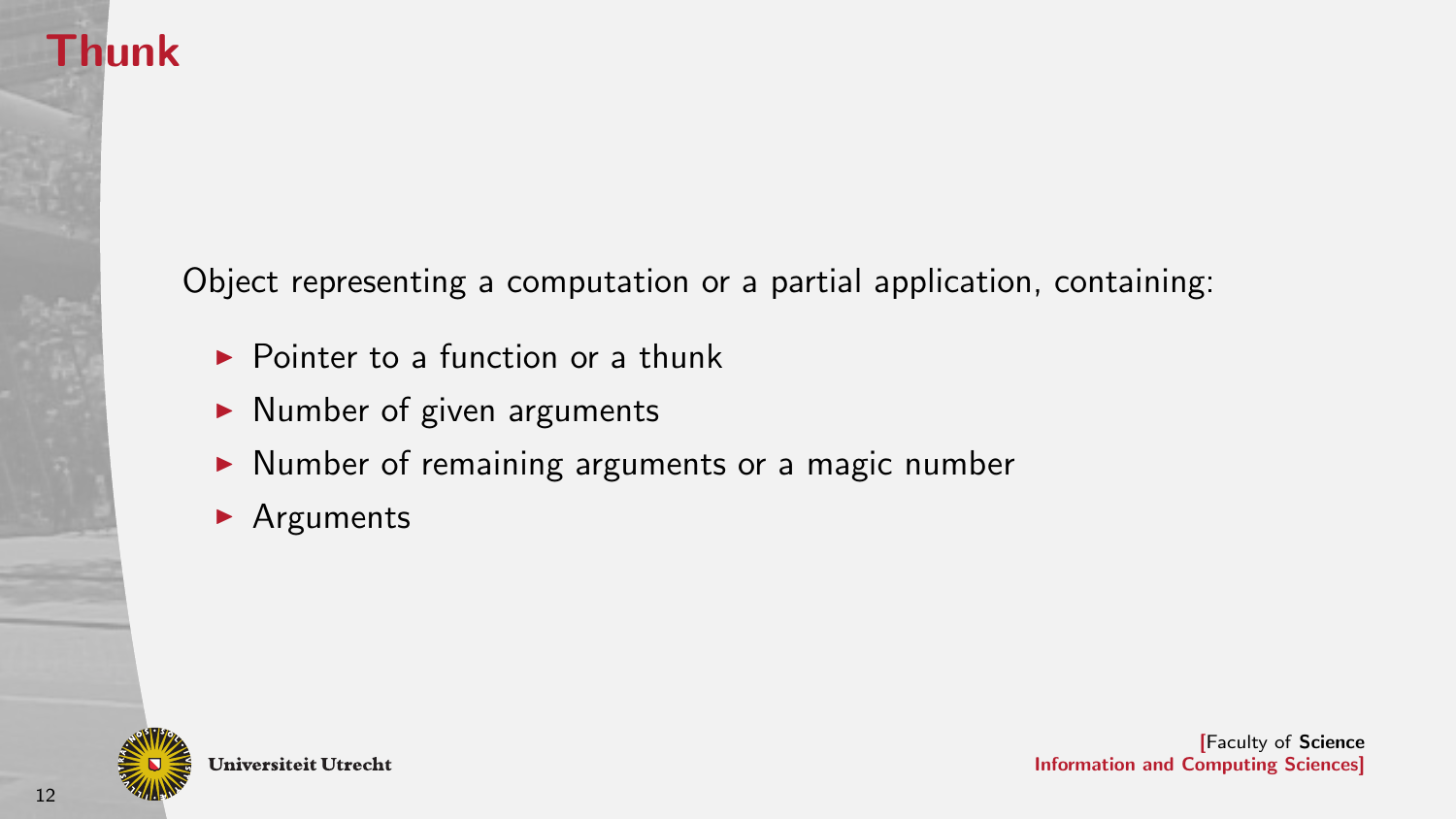### Evaluating a thunk

- $\blacktriangleright$  Check if remaining is zero.
- $\triangleright$  Mark that the thunk is being evaluated by writing a magic number to remaining.
- $\blacktriangleright$  Call the function pointer.
- $\triangleright$  Replace the function pointer by a pointer to the computed value.
- $\triangleright$  Write a magic number to remaining, indicating that the thunk is evaluated.

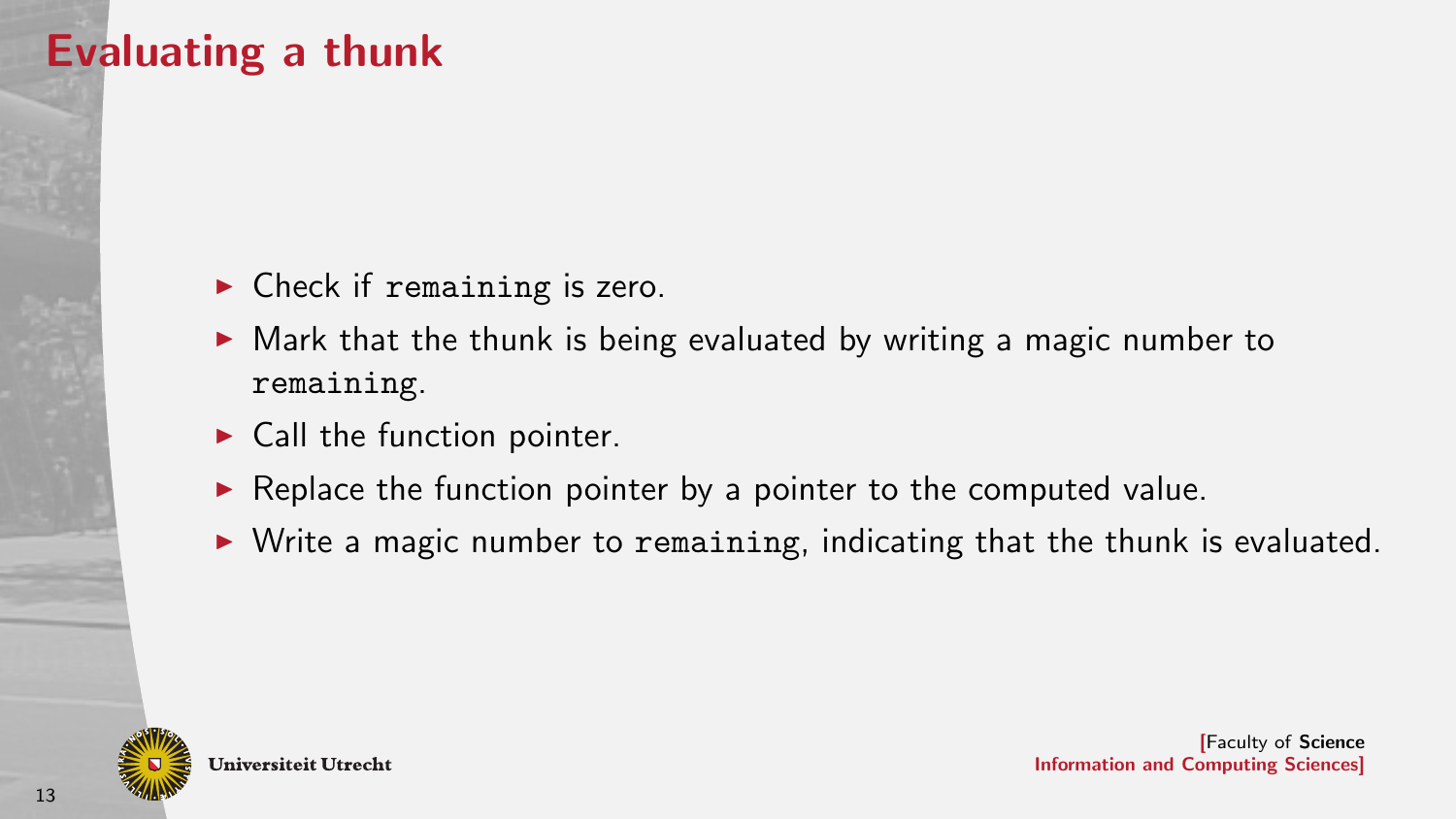# Pipeline

### Core

- 1. Rename
- 2. Saturate
- 3. LetSort
- 4. LetInline
- 5. Normalize
- 6. Strictness
- 7. RemoveAliases
- 8. ReduceThunks
- 9. Lift



Universiteit Utrecht

### Iridium

- 1. ThunkArity
- 2. DeadCode
- 3. TailRecursion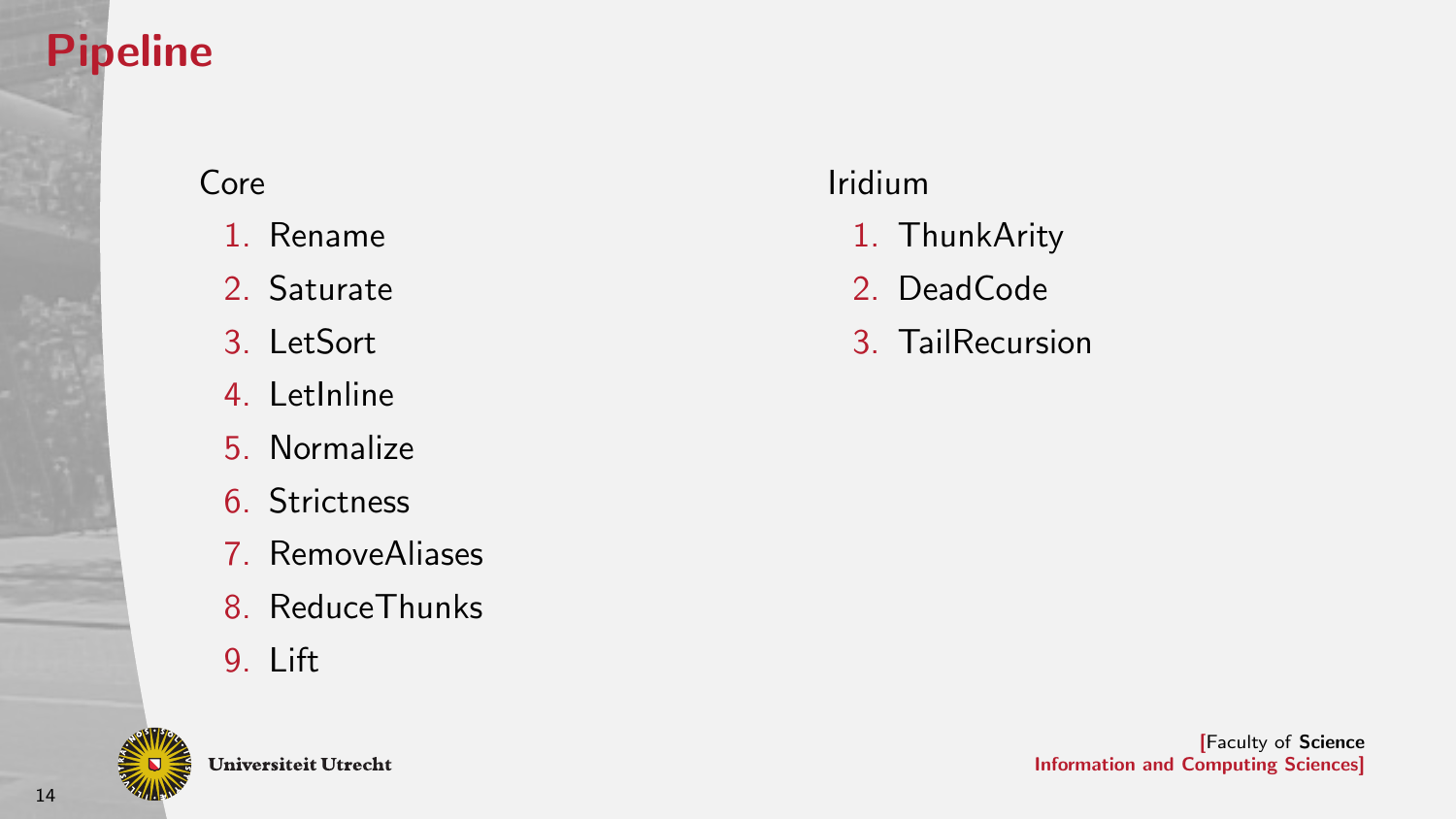### Saturate - Correctness

Constructor applications should provide all arguments.

data Foo = Foo Int Bool String

```
x = Foo 1 True
```

```
x = \y \rightarrow Foo 1 True y
```


**Universiteit Utrecht**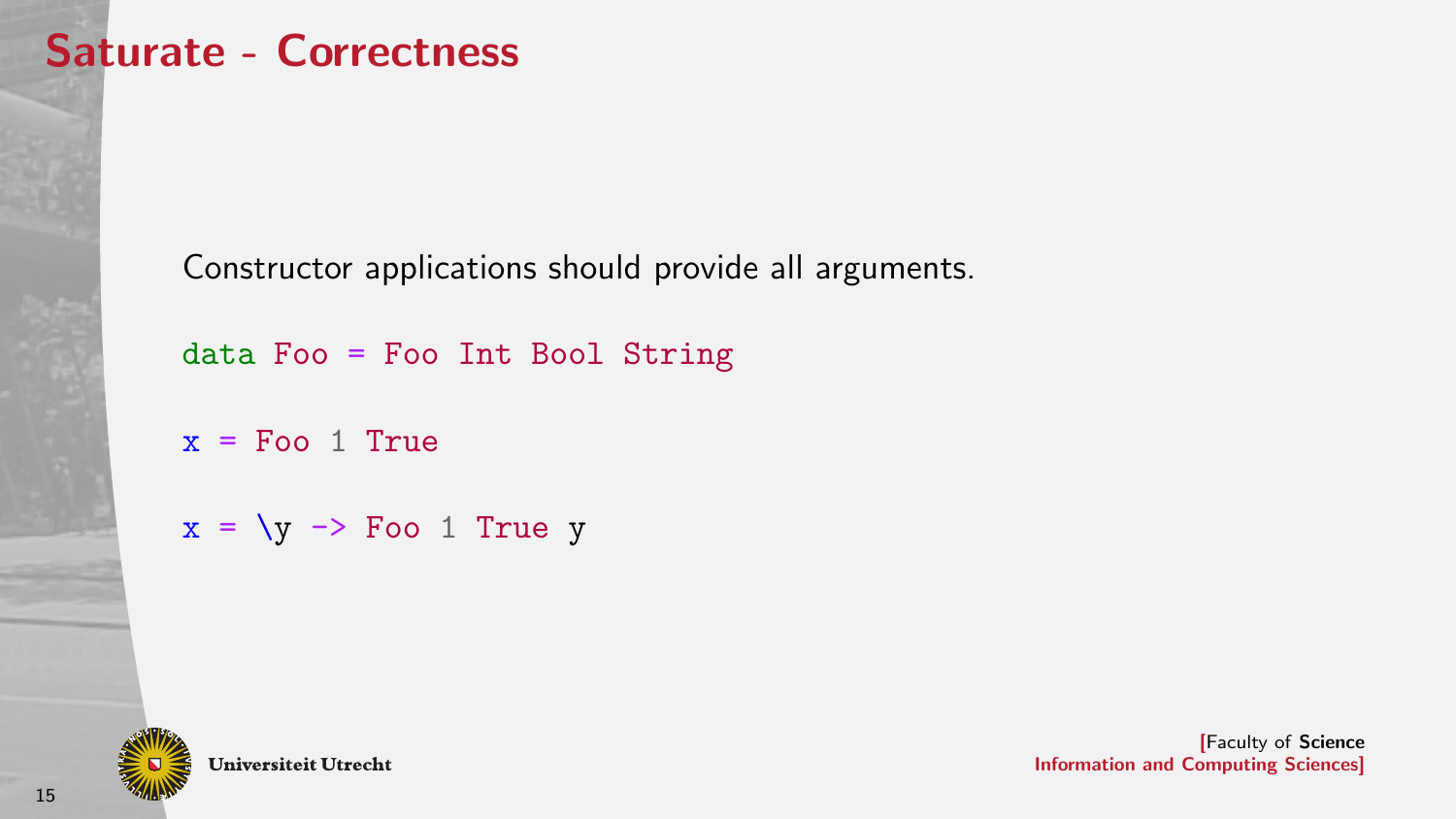## Let sorting - Optimization

Three kinds of let declarations: recursive, non-recursive and strict

#### let

 $a = h b c$  $b = f c$  $c = g b$ in [a, b, c]

#### let

 $b = f c$  $c = g b$ in  $let a = h b c$ in [a, b, c]**Universiteit Utrecht**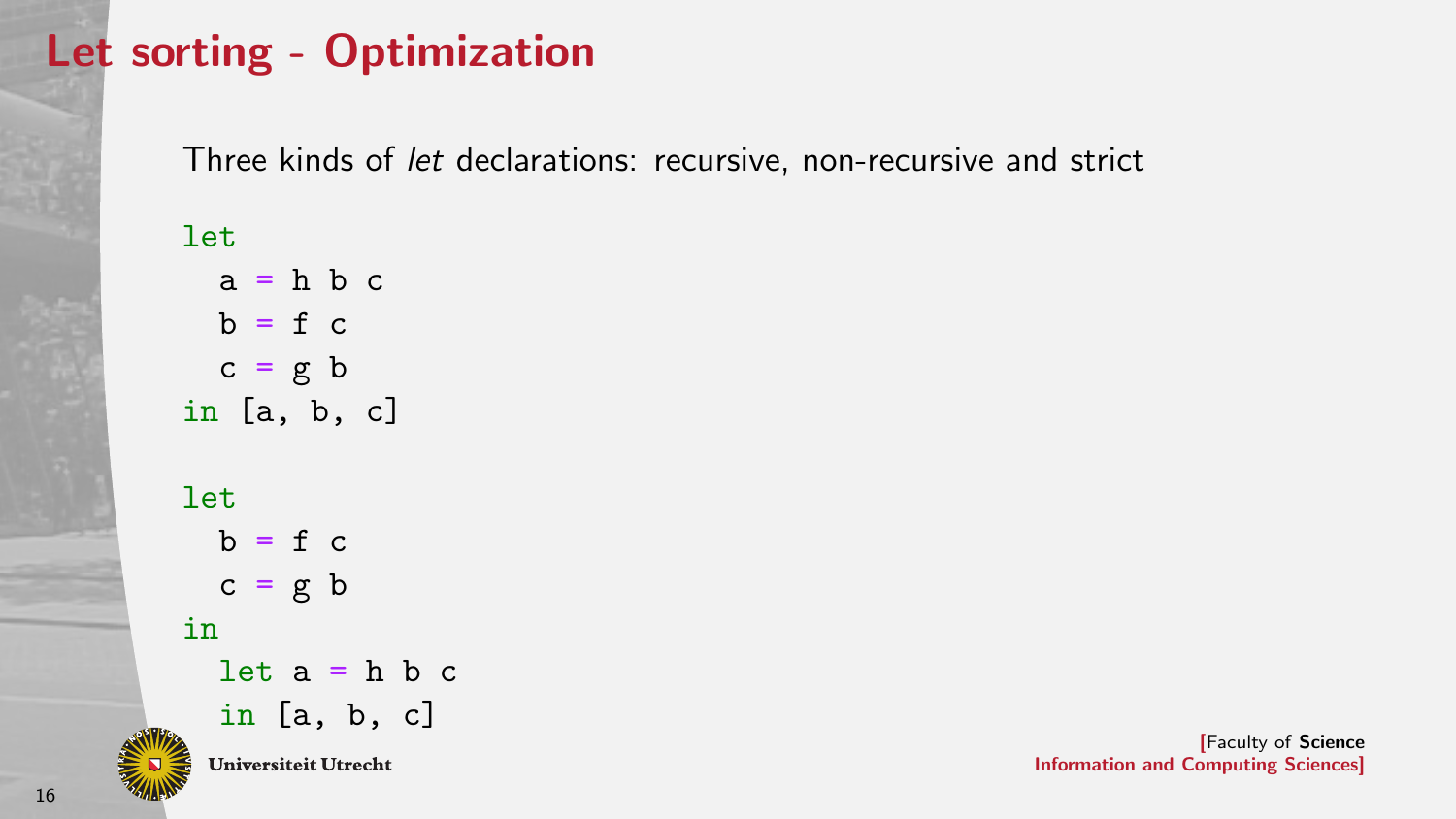# LetInline - Optimization

Can we inline lazy let bindings?

let  $x = f 1$ in g x x

g (f 1) (f 1)

- $\triangleright$  A thunk is evaluated at most once
- $\blacktriangleright$  This may prevent inlining
- $\blacktriangleright$  But some thunks are only used once

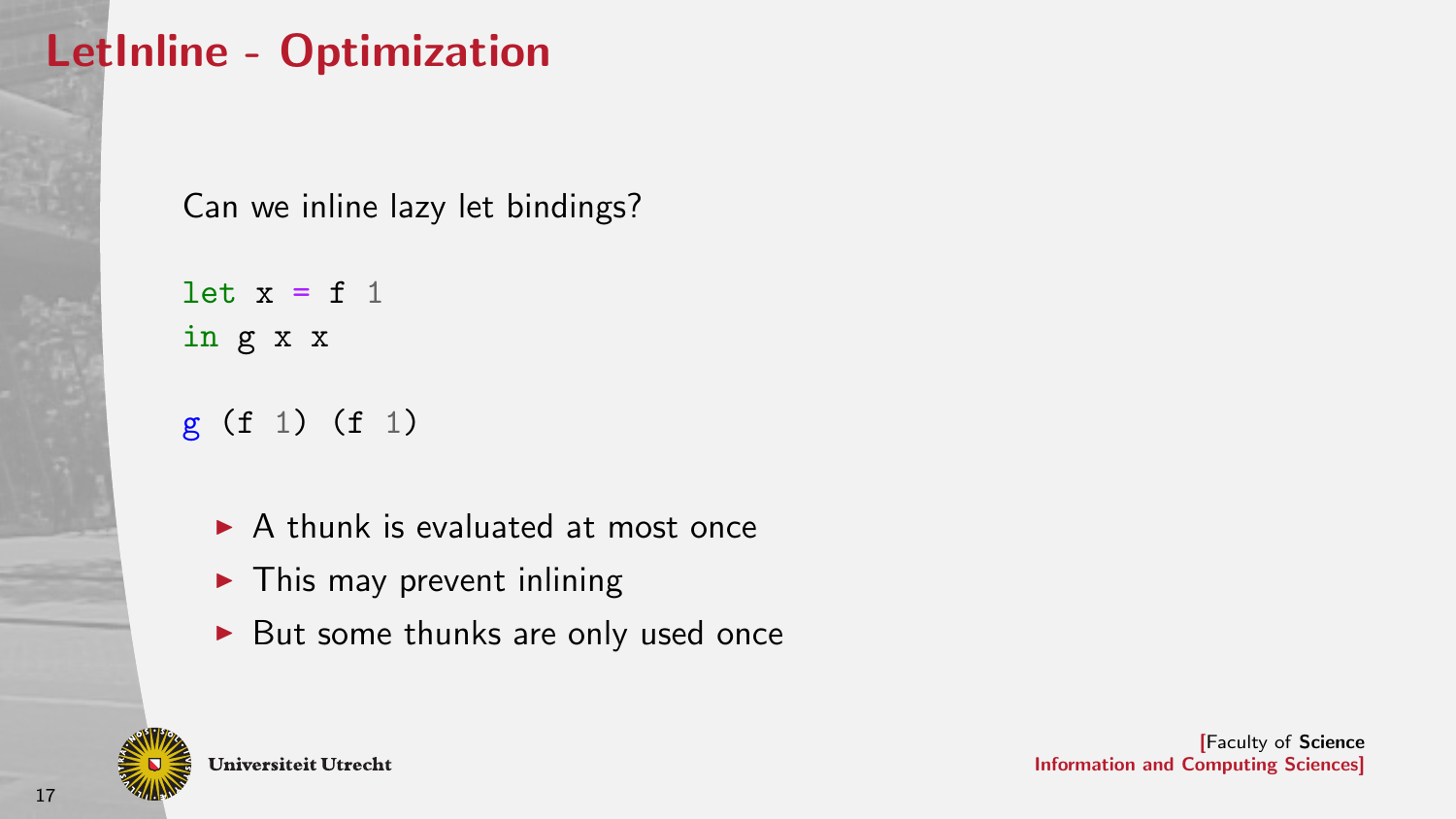Inlines lazy non-recursive let bindings if one of the following holds:

- $\triangleright$  The definition of the variable is an unsaturated call
- $\triangleright$  The result of the thunk is not shared
- $\blacktriangleright$  The variable is not used

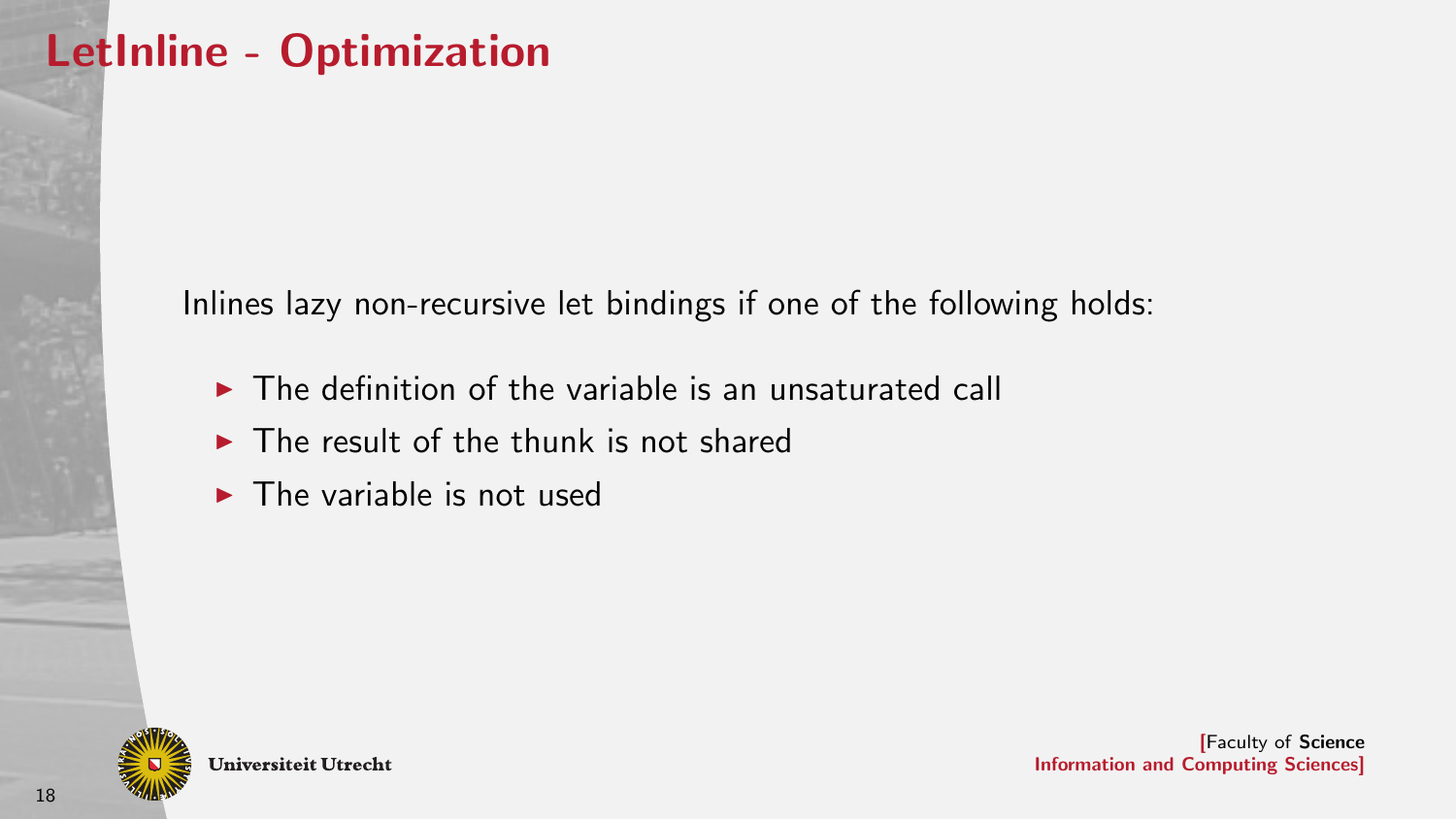### Normalize - Correctness

Transform the program into a form where "most" subexpressions are variables.

 $x = f (g y)$  $x = \text{let } z = g y \text{ in } f z$ 

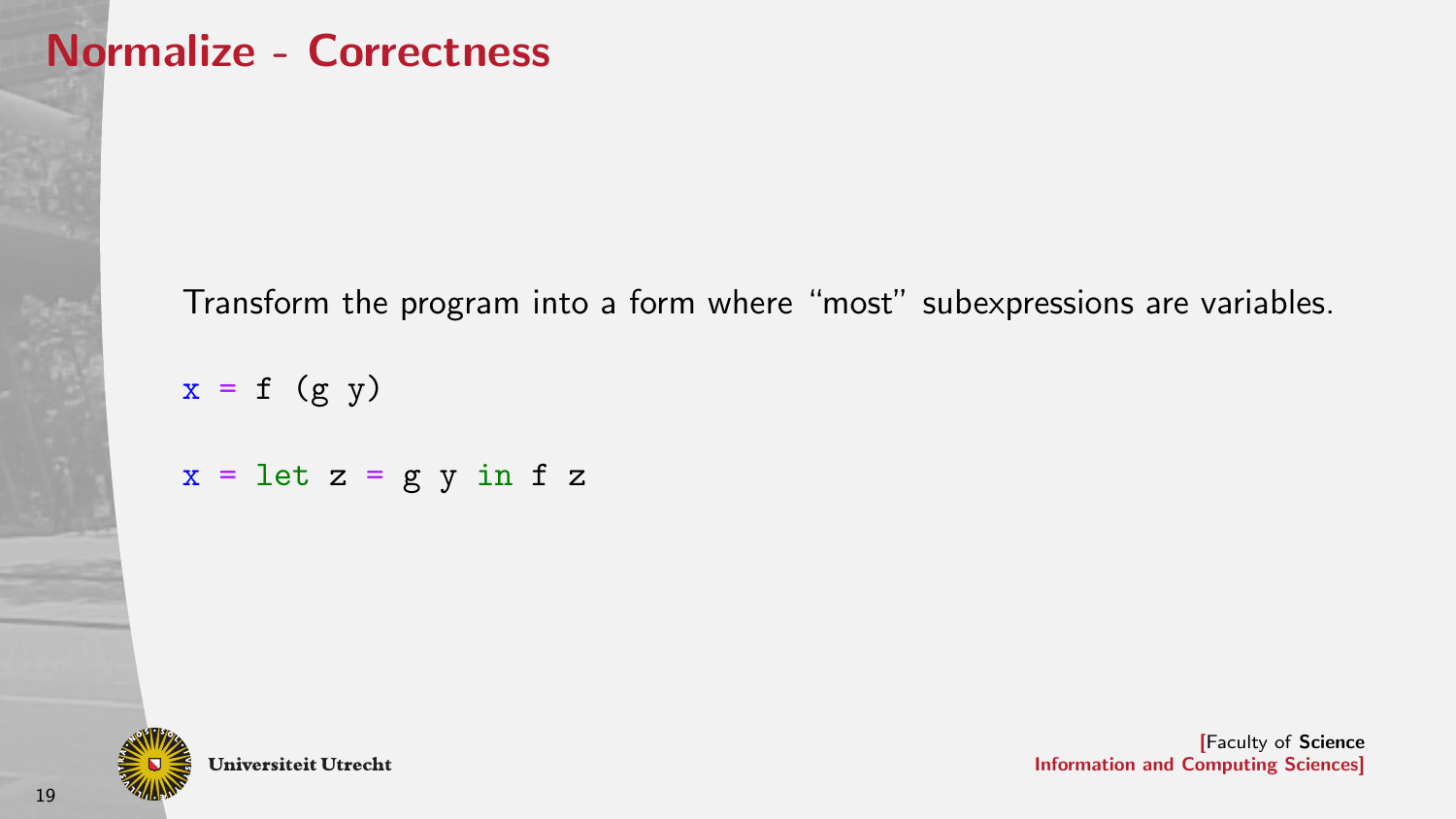# Strictness - Optimization

- $\blacktriangleright$  Laziness is expensive and prevents other optimizations
- $\triangleright$  Analyze which expressions will always be used

 $x = \text{let } z = g y \text{ in } f z$ 

 $x = let! z = g y in f z$ 



**Universiteit Utrecht**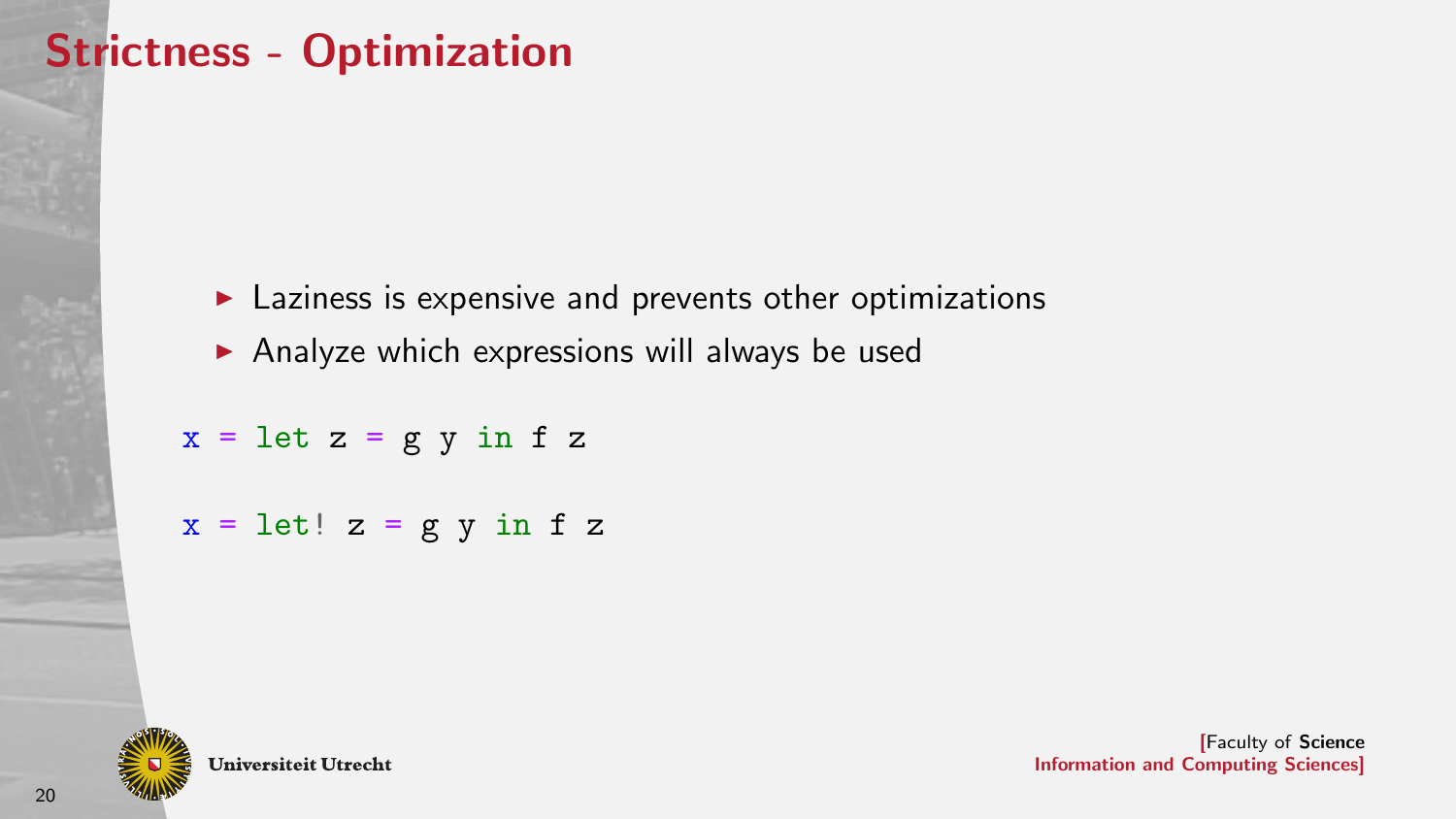# Strictness - Optimization

- $\blacktriangleright$  Execution order unspecified
- $\triangleright$  Can change behavior when multiple expressions diverge

```
error :: String -> a
```

```
x = error "A" + error "B"
```


**Universiteit Utrecht**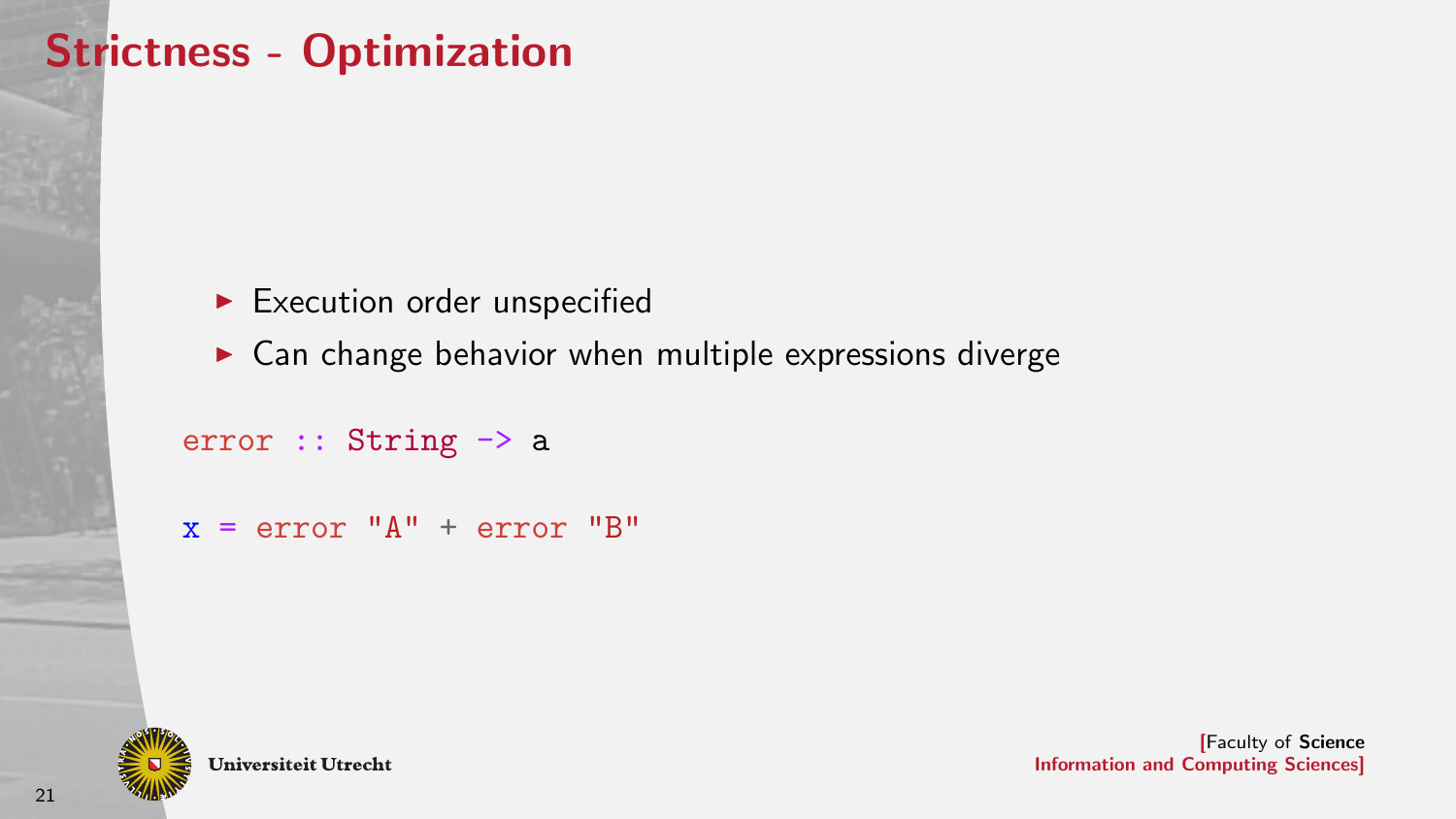# RemoveAliases - Optimization

Removes aliasing of variables.

 $a = let x = y in f x$  $a = f y$  $b = let! x = y in$ let!  $z = x$  in  $f z$  $b = let! x = y in f x$ 



**Universiteit Utrecht**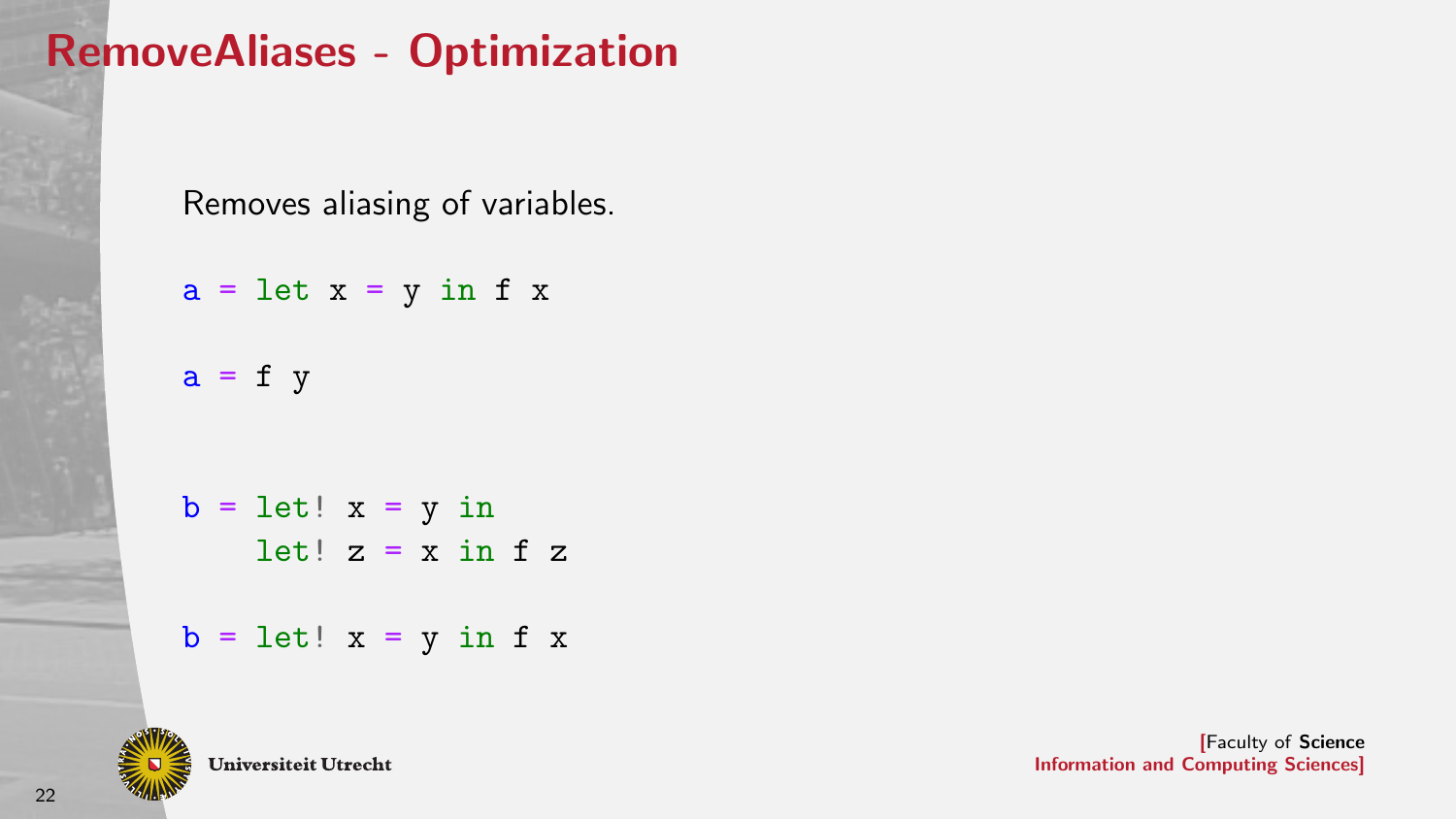# ReduceThunks - Optimization

# let  $a = 0$  in f a let!  $a = 0$  in f a

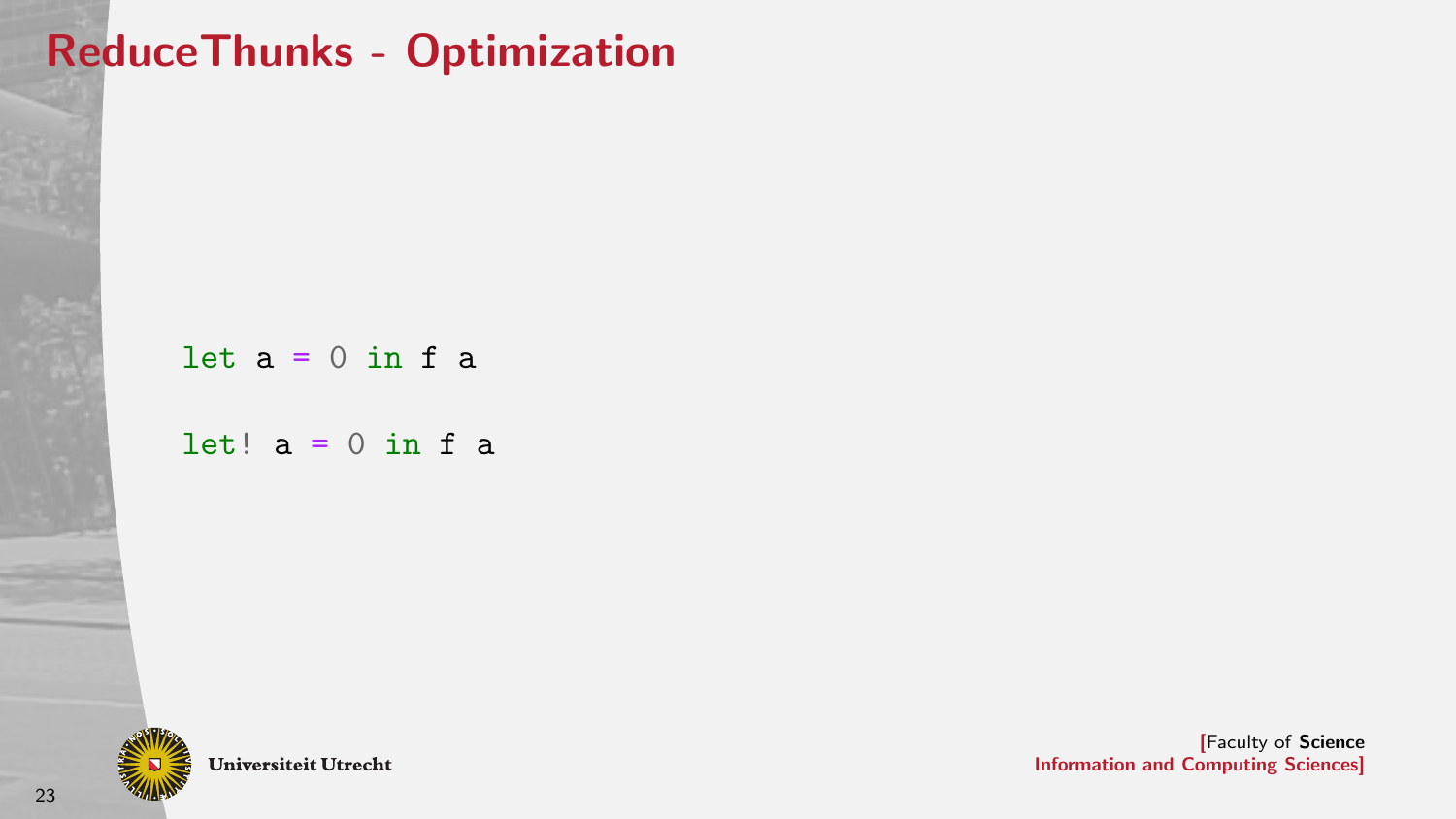

Transforms the program such that all lazy expressions are function or constructor applications.

Function expressions are lifted to toplevel declarations.

```
a = \{x \rightarrow \} let y = expr in \{z \rightarrow y + z\}
```

```
a = \{x \rightarrow\} let y = b x in c x y
b = \sqrt{x} \rightarrow \text{expr}c = \langle x \rangle -> \langle y \rangle -> \langle z \rangle -> y + z
```
**Universiteit Utrecht**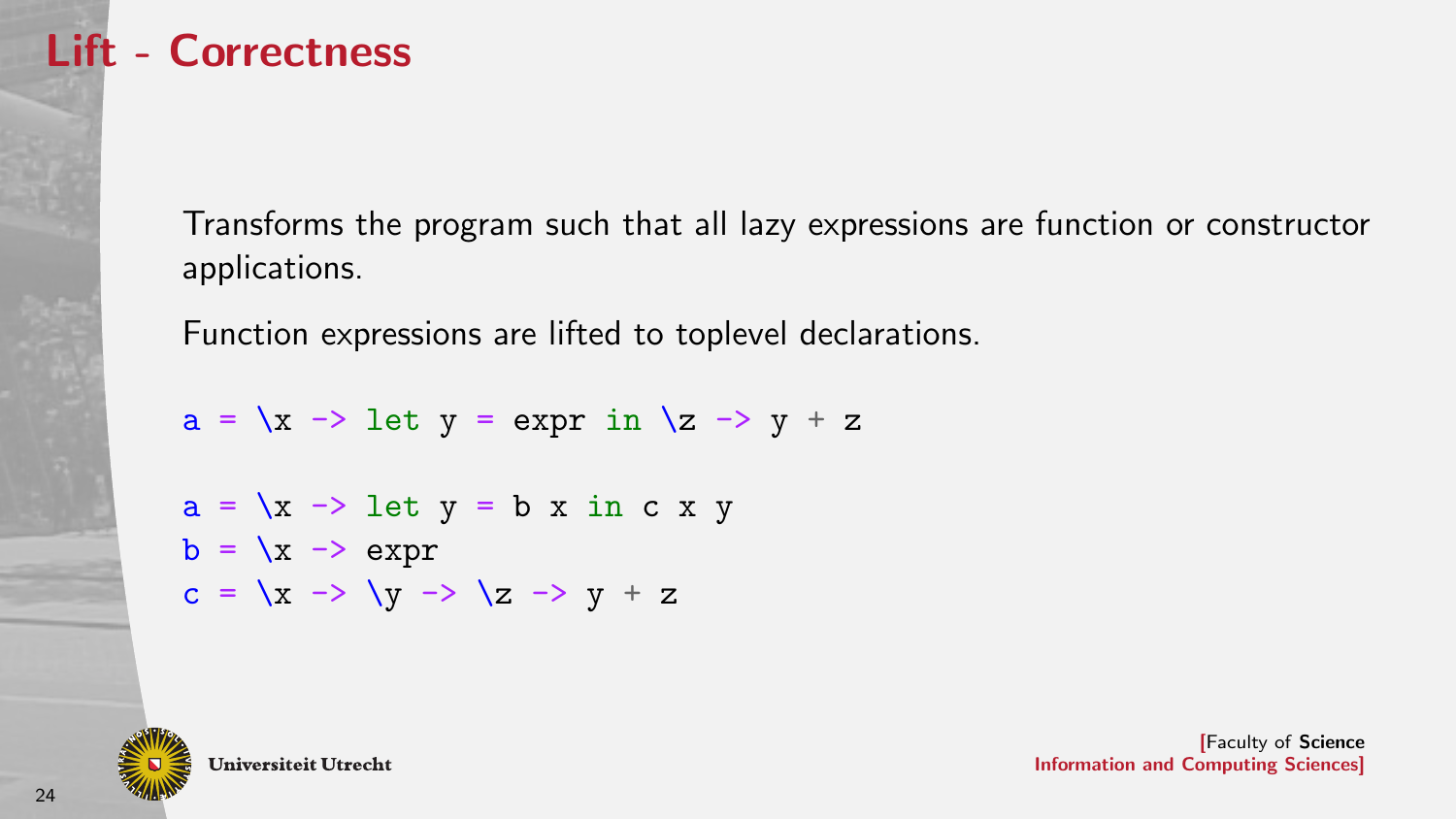# Pipeline

### Core

- 1. Rename
- 2. Saturate
- 3. LetSort
- 4. LetInline
- 5. Normalize
- 6. Strictness
- 7. RemoveAliases
- 8. ReduceThunks
- 9. Lift



### Iridium

- 1. ThunkArity
- 2. DeadCode
- 3. TailRecursion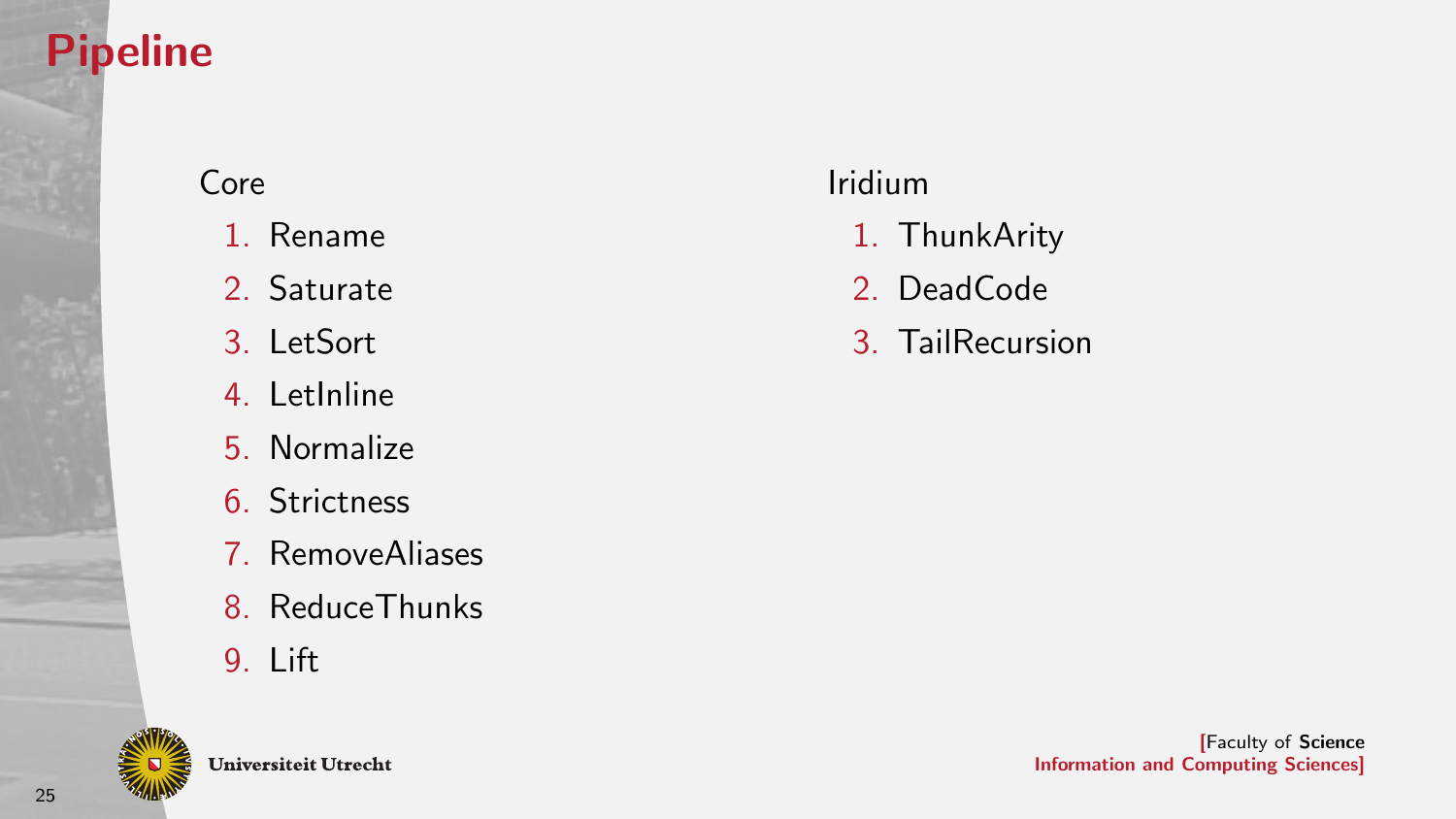### Iridium instructions

- $\blacktriangleright$  Let expressions such as call, phi, eval, literals
- $\blacktriangleright$  LetAlloc allocates thunks or constructors
- $\blacktriangleright$  Jump
- $\blacktriangleright$  Match Extracts fields from an object
- $\triangleright$  Case Conditional jump
- $\blacktriangleright$  Return
- $\blacktriangleright$  Unreachable

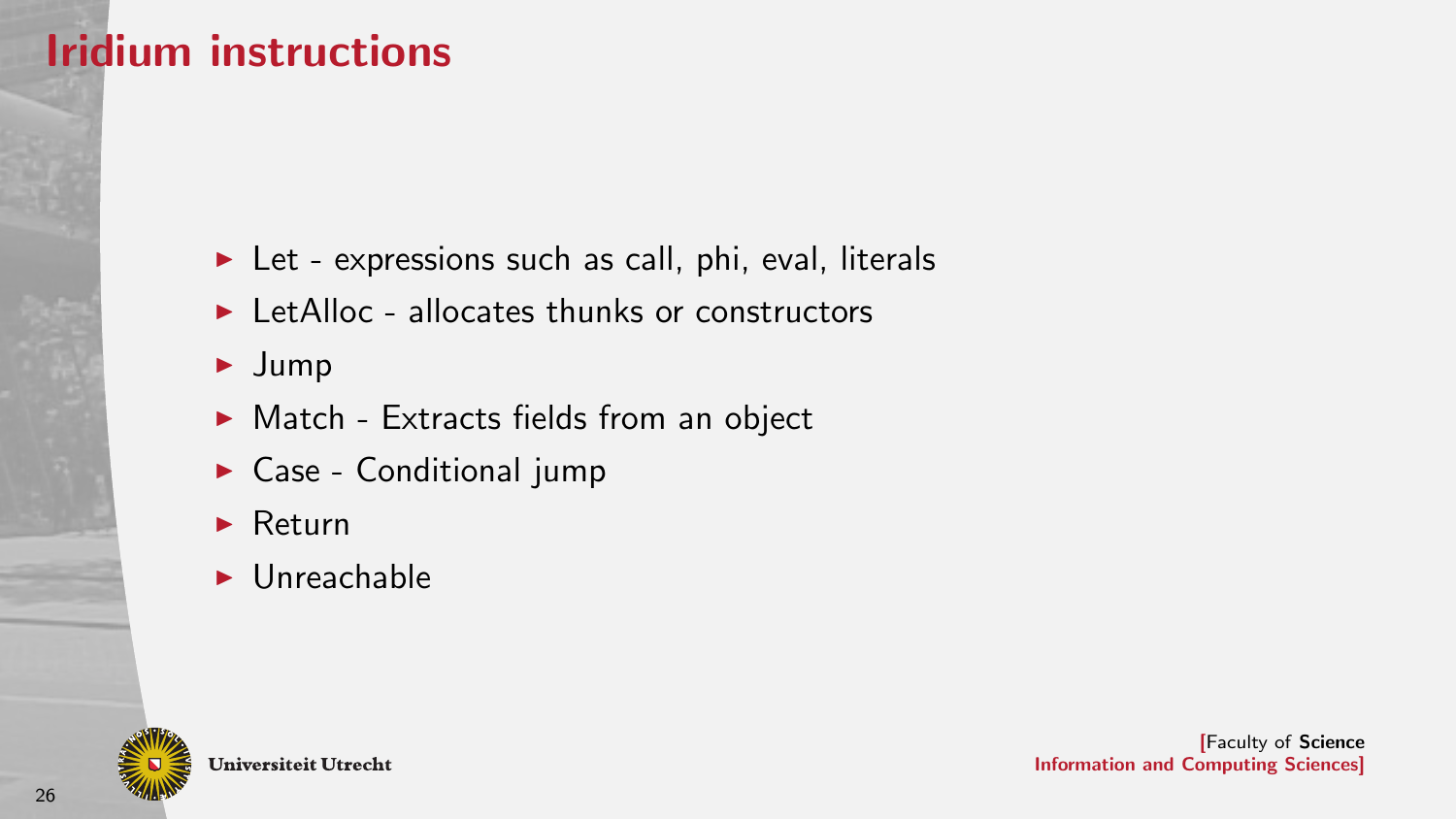# Iridium pipeline

- $\blacktriangleright$  ThunkArity Correctness
- $\blacktriangleright$  DeadCode Optimization
- $\blacktriangleright$  TailRecursion Optimization / correctness
- $\blacktriangleright$  Memory management

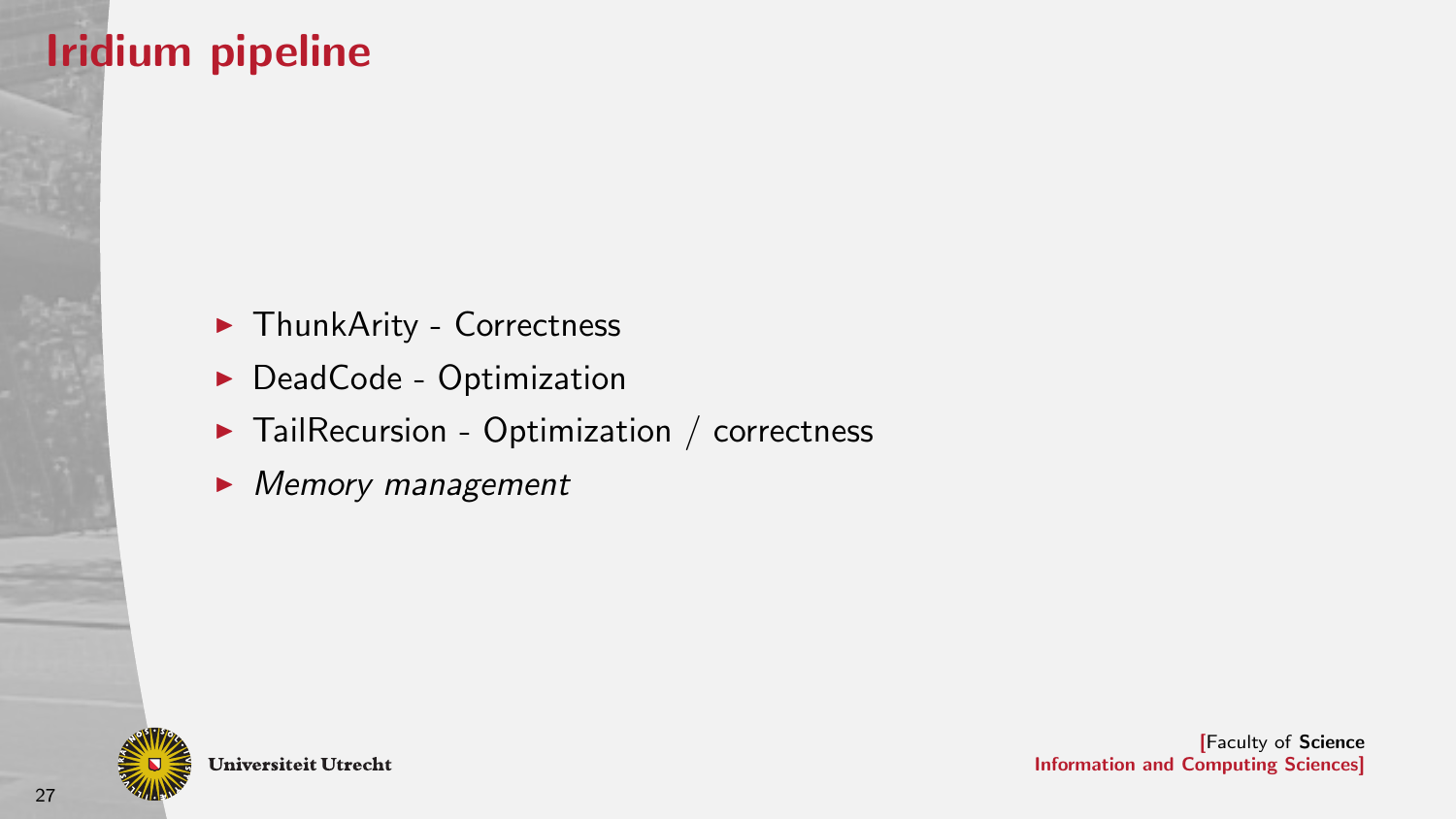# Pipeline

### Core

- 1. Rename
- 2. Saturate
- 3. LetSort
- 4. LetInline
- 5. Normalize
- 6. Strictness
- 7. RemoveAliases
- 8. ReduceThunks
- 9. Lift



### Iridium

- 1. ThunkArity
- 2. DeadCode
- 3. TailRecursion